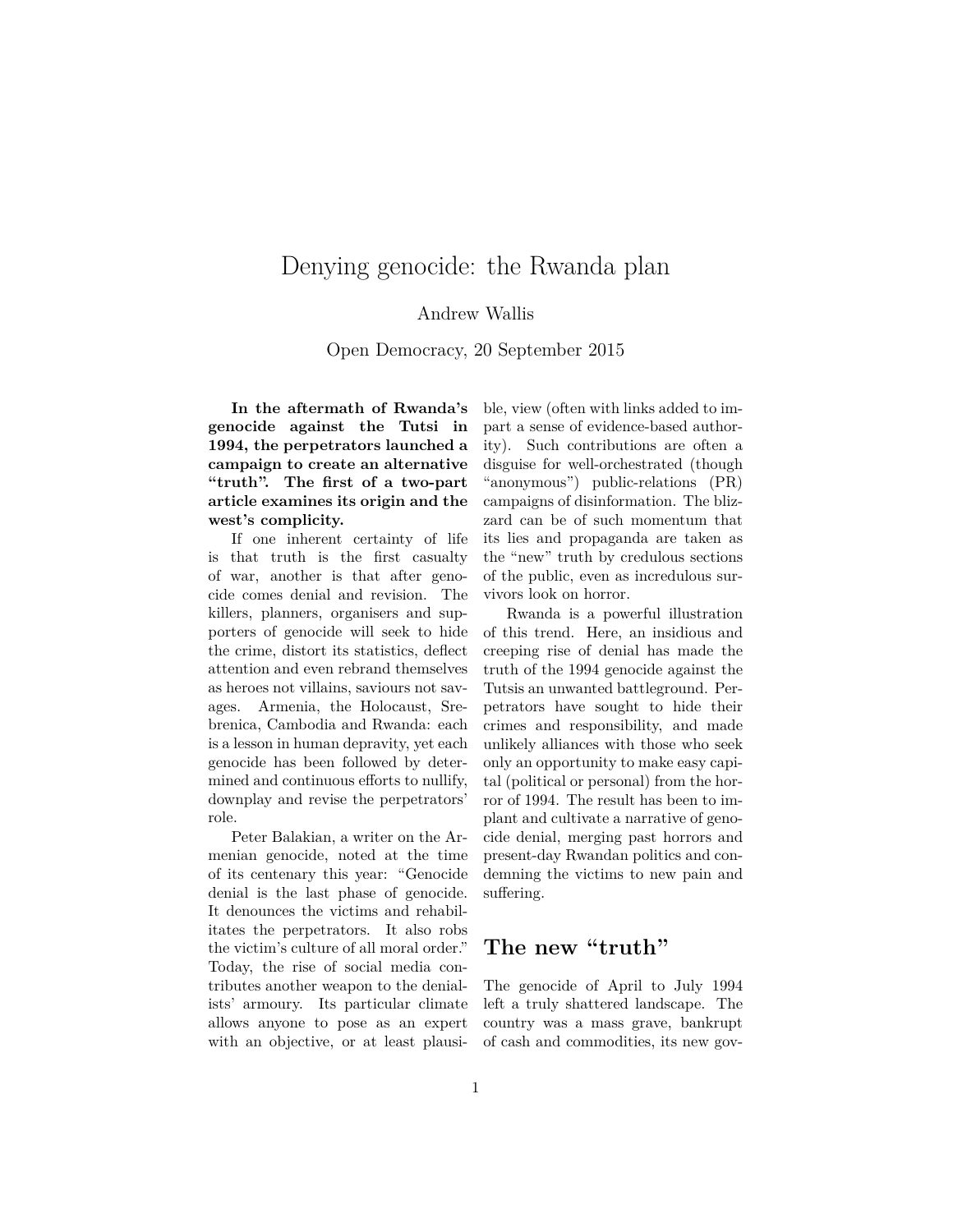ernment faced with an enormous postgenocide crisis and task of rebuilding from "ground zero". But the perpetrators, who had fled to refugee camps in Zaire (now the Democratic Republic of Congo), Burundi and Tanzania, were in defeat quickly plotting a new agenda. Already, their intent was - breathtaking as it sounds - to persuade the international community that there had been no genocide, and so no responsibility for 800,000 deaths. The extraordinary ambition was made more urgent once the International Criminal Tribunal for Rwanda (ICTR) was set up in late 1994, and the "category one" criminals (those held to be chiefly responsible) began to be targeted.

In a meeting on 3 April 1995, almost a year to the day that the genocide began, the Hutu extremist leadership "rebranded" itself as the Rally for the Return of Democracy to Rwanda (RDR). The next day, thirteen senior Rwandan military commanders pledged their support for the new party. A primary aim was to convince the west that they were not a "bunch of killers" (a prescient phrase used by their most solid international backer, France's then president Francois Mitterrand). They were, instead, a "democratic" group - moderate, maligned and misunderstood - who truly represented the Rwandan people, and could again be entrusted with the running of a country that was rightfully theirs.

The medical charity Médecins Sans Frontières (MSF) / Doctors without Borders took a different view of this new group:

"They have emerged from the same ideological background as the extremists, they justify the genocide and

paint themselves as victims. They circulate a list of all human rights abuses in Rwanda since October 1990 when the RPF first invaded the country and claim to give a"truthful accounting of the facts "surrounding the death of President Habyarimana. . . Due to continued impunity, these same officials continue to manipulate the refugee population by controlling the flow of information and political discourse."

The RDR's military wing was composed of the former Rwandan army (FAR) and the extremist Hutu interahamwe militia, both of which were heavily complicit in the genocide. Soon, its ideologues and media-savvy members began to publish a string of reports, each following a rigid line on the causes and outcome of 1994's events. In this new "truth" there had been no genocide - only unplanned and "spontaneous" attacks by peasants and, occasionally, military personnel angered by the death of their president, Juvenal Habyarimana, in a plane crash (which the new "truth" said, was the work of the Rwandan Patriotic Front (RPF) which was now in power in Rwanda).

There was more. Such "massacres" as there had been involved both sides killing each other (the so-called "double genocide" story), so any responsibility was shared; the Hutu "hate radio" station RTLM, in which many of the RDR held shares, was purely a "private company" that promoted free speech; and the interahamwe were mere "civil defence" units, defending the local population against foreign ("Ugandan") RPF invaders.

On an international level, responsibility for the "massacres" was pinned on the Anglophone (United States and British) governments, which were al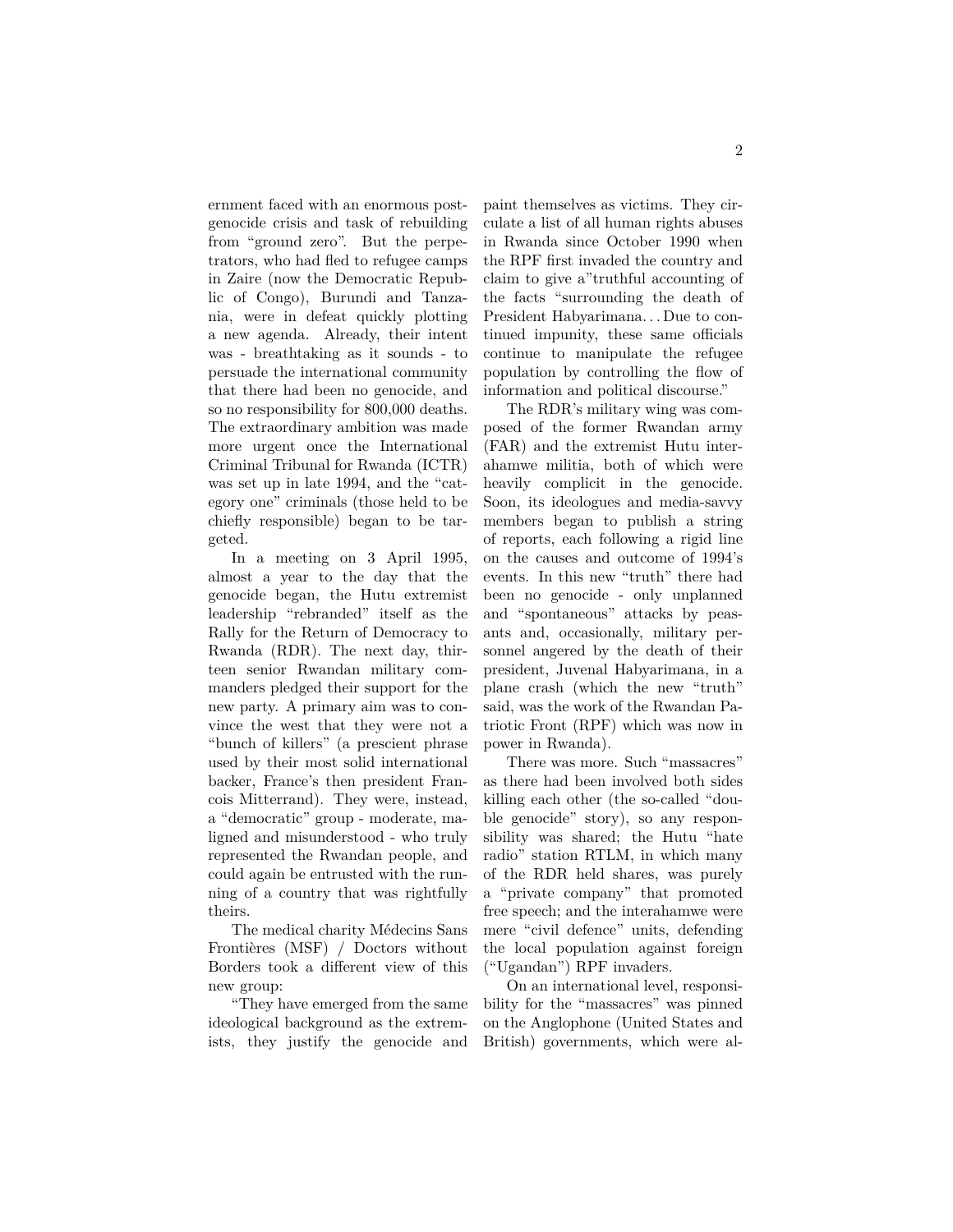leged to have trained and assisted the RPF as part of their geostrategic plan to gain a new ally in central Africa. The role of France, which in reality was the major backer (military, diplomatic, political and financial) of the genocidal regime, was portrayed as nothing but neutral assistance (see Silent Accomplice: The Untold Story of the Role of France in the Rwandan genocide [IB Tauris, 2014]).

#### **The recovery plan**

A year after the birth of the RDR, its coordination committee issued a nineteen-page report on its operational strategy. The focus was the pressing need to raise funds to achieve its military, political and PR objectives. The report carefully avoids the word genocide, and instead uses the RDR's preferred "Rwandan crisis" and "Rwandan tragedy". It noted the pressing need to "change the image of the Rwandan refugee" while ensuring an "efficient defence" for "refugees" facing prosecution before the newly created ICTR.

The strategy proposed launching a diplomatic charm offensive in European Union countries, especially France and Belgium, as well as other friendly African countries, Russia and China. An RDR presence at African Union and Francophone conferences would also be required to push the denial agenda; vital new links necessary within United Nations institutions such as the UNHCR and Unicef; and connections with NGOs such as Amnesty International. The targets for active political, diplomatic and financial support included sympathetic former diplomats, church hierarchy,

and foreign businessmen. This was an early agenda to create an entire revisionist bandwagon.

The report further urged a common stance to questions by the international media about the genocide, the role of militia and deathsquads, the involvement of the former Rwandan army, and issues around "impunity". Press releases must be sent out to "present a saleable image to the exterieur" and promote this alternative view of the "Rwandan tragedy". Alongside this strategy, the RDR was insistent it should continue to work hard in "destabilizing and sabotaging the economy of the enemy" (i.e., the new Rwandan government), "provoking subversive activities inside Rwanda", retraining and arming youth in the refugee camps, and finally reconquering Rwanda.

The Hutu extremist leadership set up a "Société Civile" group inside the refugee camps, aiming to become the sole representatives of the latter to the international community. By early 1995, the group's work was extensive. It had, said MSF, set up:

"92 affiliated non-profit-making organizations such as: l'Association des Journalistes Rwandais en Exil, le Cercle des Intellectuels, l'Association pour la Promotion Féminine et la Réhabilitation de la Famille Rwandaise, and l'Association des Juristes pour les Droits de l'Homme. . . . Most were founded by members of Rwanda's well-educated elite, the MRND, and of the extremist media that functioned in Rwanda before the genocide. Some receive substantial funding from abroad. . . Another one of these NGOs, the Association Justice et Paix pour la Réconciliation au Rwanda in collaboration with the Société Civile,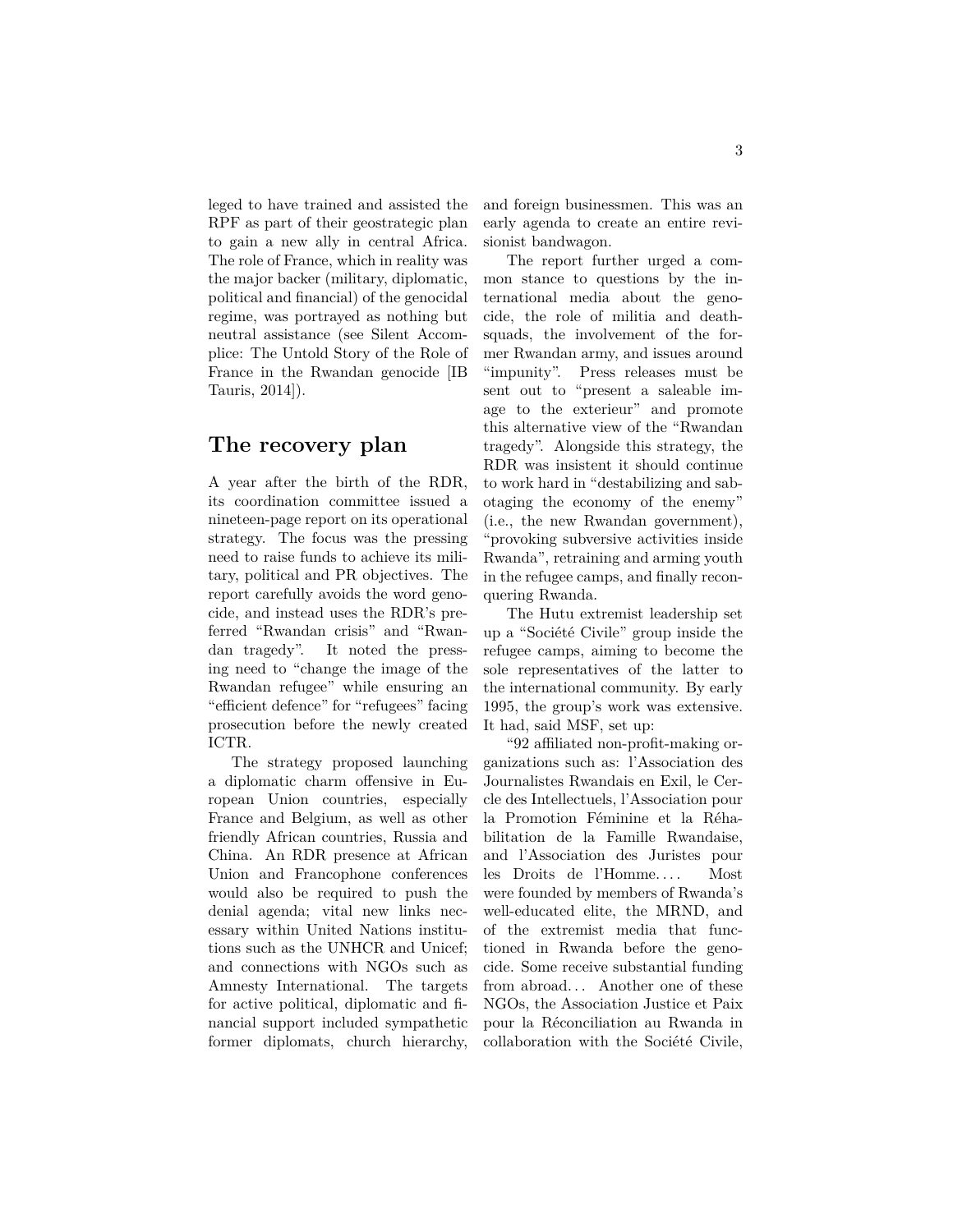states that no evidence incriminating the self-proclaimed government-inexile has come to light and that it was the RPF who committed the genocide of the Hutu."

In addition, other pre-1994 backers of Habyarimana's regime, such as senior members of Catholic church and religious communities like the Pères Blancs (White Fathers) continued to lend their hefty financial and political support to pushing RDR propaganda and defending individual priests. The latter protected and assisted Father Wenceslas Munyeshyaka, charged with genocide and rape, in his escape to France and a new parish; and Father Anastase Seromba, accused of bulldozing his church onto thousands of Tutsi refugees, who was found a new parish in Italy.

## **The spreading lie**

In June 1996, the RDR's wing in Cameroon, where dozens of those wanted for complicity in the genocide had fled, issued a public statement entitled "United Nations Security Council misled about presumed 'Tutsi Genocide' in Rwanda". Colonel Theoneste Bagosora and his fellow genocidaire had been severely riled by a number of detailed reports written by the UN Special Rapporteur to Rwanda, Rene Degni-Segui, in 1994-95 that concluded by calling for the arrest of those responsible for the genocide.

The title of the RDR statement betrays its content. It did not recognise that "genocide" (always in inverted commas) had taken place. A flavour of its denial can be seen in the stalwart defence of Radio RTLM, which many signatories of the RDR document had

helped to finance and set up. RTLM had gained particular notoriety for its presenters' role in actually announcing on air the names of people who were to be hunted down and killed, and for its frequent proclamations that the "work" (killing) must be finished. This RDR statement said that RTLM was acting merely as any radio station would: gathering, processing and disseminating information, while abiding by professional ethics and the code of conduct for journalists.

Several contributors to the Cameroonian report were later convicted at the ICTR for their role in the horror, including its "architect" Theoneste Bagosora, the RTLM and propaganda chief Ferdinand Nahimana, the "butcher of Gisenyi" Colonel Anatole Nsengiyumva, and local mayor Laurent Semanza.

In July 1996, a few months after Bagosora was arrested by the ICTR, a meeting of defence attorneys in Nairobi was organised by the Belgian lawyer Luc de Temmerman (who had for some years represented the Habyarimana family). His plan accorded with the RDR's strategy: getting all the defendants to agree a common stance on the "massacres", and then showcasing this before the ICTR's judges and international media. The investigative journalist Thierry Cruvellier, who covered the ICTR for many years, wrote that de Temmerman saw the courtroom as merely another forum to advance the Hutu cause. The latter's defence-lawyers meeting, itself financed by the RDR, had the additional objective of using substantial commissions from the legal fees to fund "the [Hutu] cause": that is, negating the genocide of the Tutsis.

Michael Karnavas, an American de-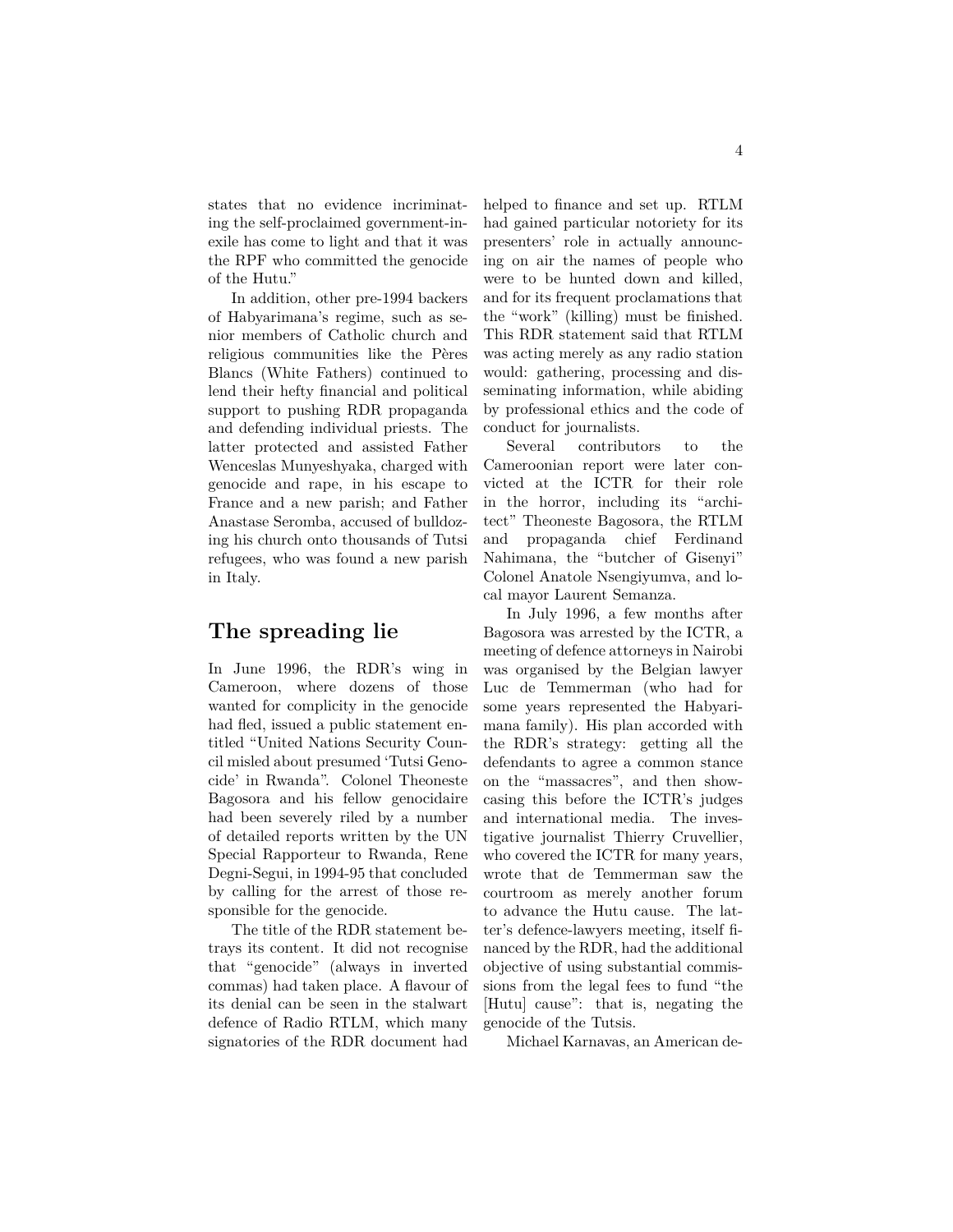fence lawyer who was part of this early group, was told by de Temmerman that he was not representing an individual but "the Hutu nation" and "the cause". Thierry Cruvellier quotes Karnavas: "I was instructed that the genocide had not occurred, that it was simply Tutsi propaganda; but that if a genocide had taken place, the Tutsis were responsible for exterminating the Hutus." (see Court of Remorse: Inside the International Criminal Tribunal for Rwanda, University of Wisconsin Press, 2010). In light of these defence tactics, several lawyers who have worked for the accused have insisted in court and publicly that there was no genocide, and that the defendants have therefore committed no crime.

Since such early tactics, a number of prominent defence lawyers have continued Temmerman's campaign – both at the ICTR and in domestic courts where their clients have stood accused of genocide and related crimes. Indeed in some cases their virulent negationist views, promulgated at every opportunity at specially convened conferences, university campuses, media appearances and online, see them revel in the quasi-celebrity status, publicity and self-promotion that such denial gives them. As genocide has repeated itself so have genocide-deniers. Michael Shermer notes that one highprofile Holocaust-denier "slipped into the revisionist movement not because the historical evidence has taken him there, but because he found an audience and a receptive market."

With Rwanda as with the Holocaust, a reverse "Stockholm syndrome" is operating. This has affected some who have come under the RDR's influence, albeit many are not aware of its denialist nature until they have become fully committed supporters. It is clear that several lawyers who began defence work for the genocidaire started out knowing nothing about 1994, but over a short period became indoctrinated by their client's Hutu extremist ideology; the result, in some cases, saw them taking on even more extreme views than those they represented. An assessment of Holocaust denier David Irving rings all too true of many lawyers and commentators who have cemented their reputations on the basis of denying the genocide against the Tutsi. "Gaining no positive reinforcement from academic circles and scholarly historians, [Irving] began to identify with those who were providing him with primary source documents - old Nazis and Hitler insiders" (see Michael Shermer, "The Faustian bargain of David Irving", in Michael Shermer & Alex Grobner eds., Denying History: Who Says the Holocaust Never Happened and Why Do They Say It?, University of California Press, 2000/2009).

It's a sad take on today's world where denial of the most appalling crime (whether it be by the Ottoman state, Serbian nationalists, antisemites, or Hutu extremists and their ideological partners) seems more and more to go unnoticed by a public that tires quickly of, or is vulnerable to amnesia over, even relatively recent world events. Into such fallow - and fertile - ground, genocide denial can quickly take root: first revising the truth, then reversing it.

To paraphrase Stefan Ihrig talking about Armenia, again earlier this year: Rwandan denialism "says the men, women and children never died. Or if they did - if those mass graves,